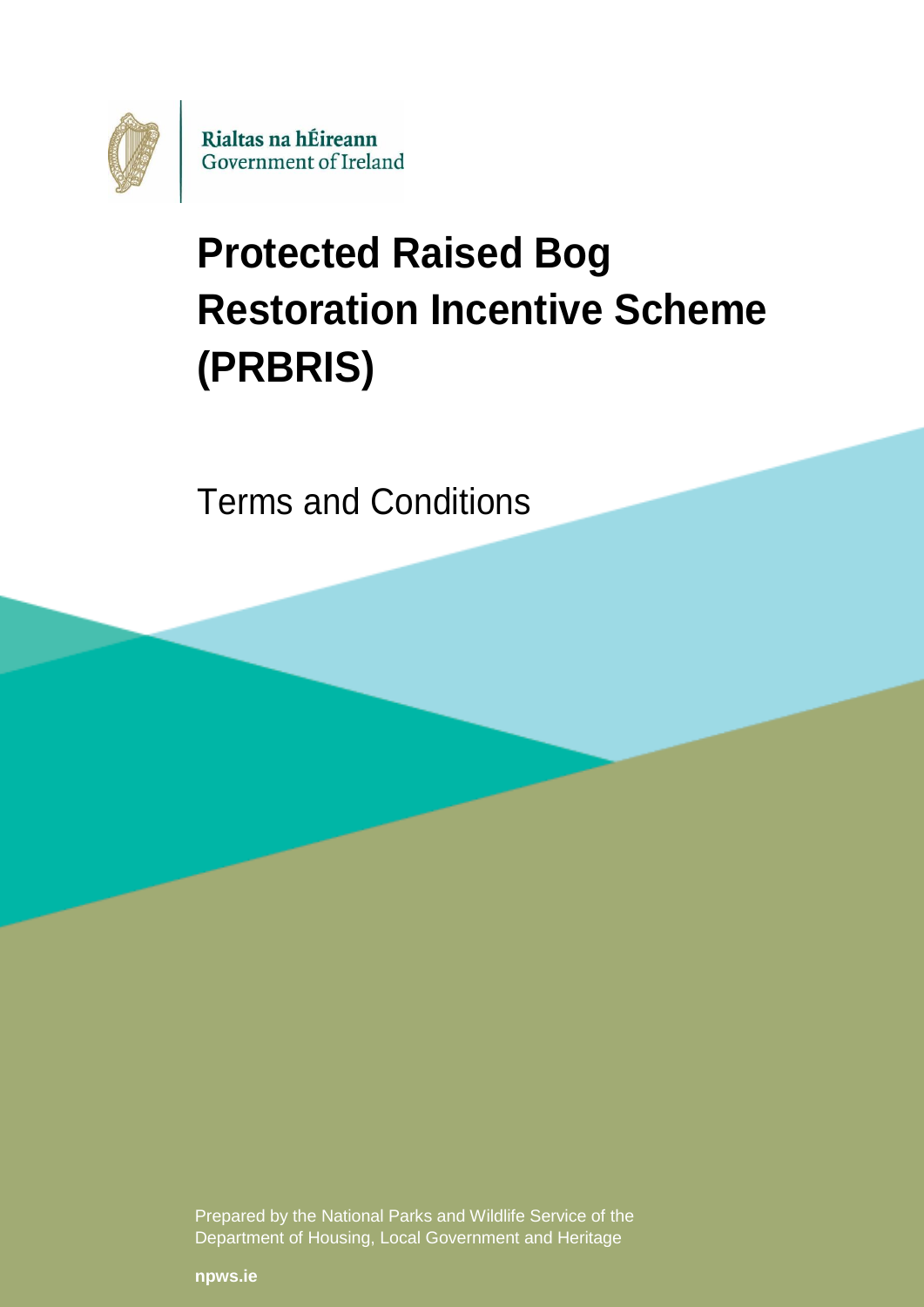Date: 22 July 2021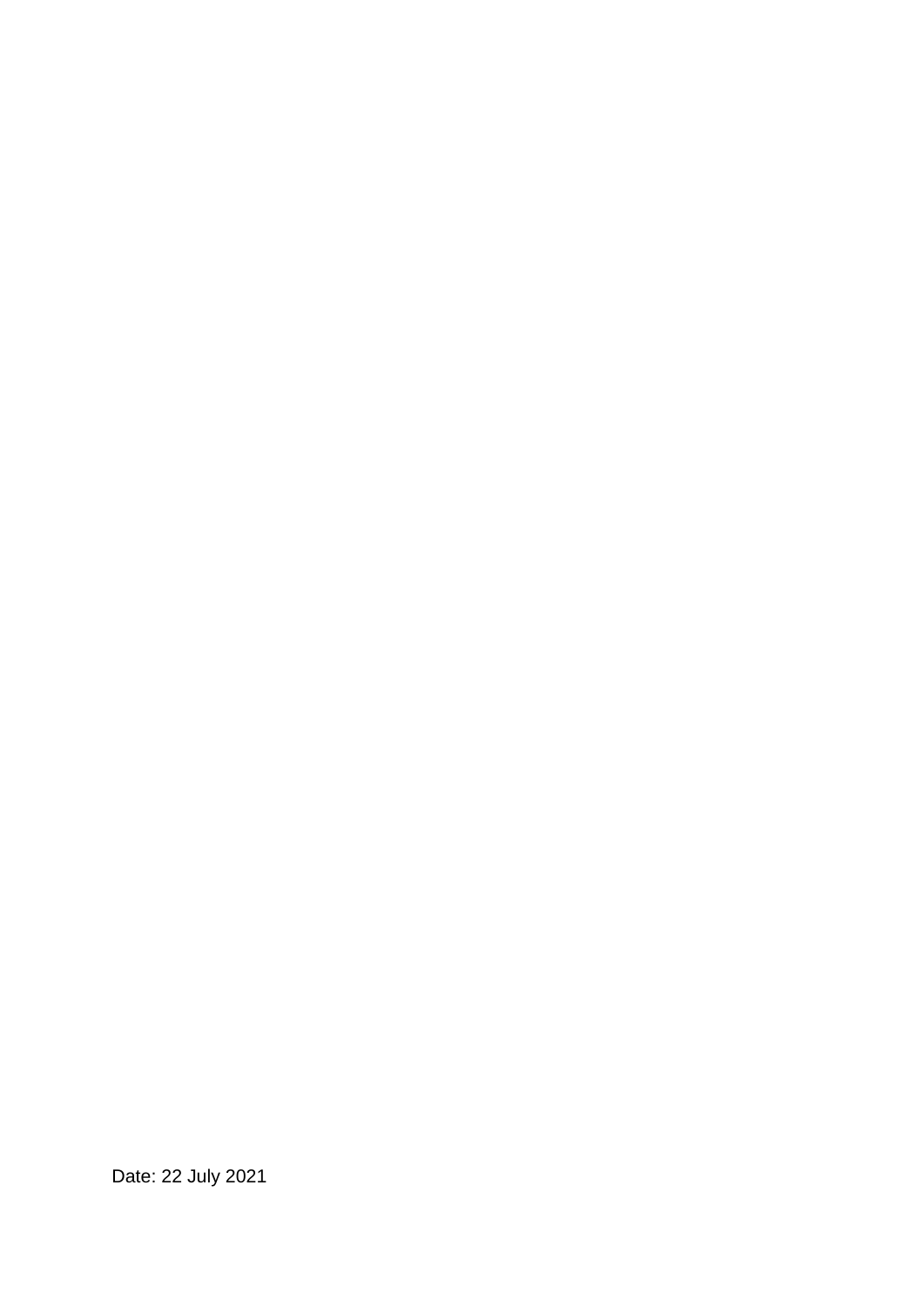# **Contents**

| Objective of the Protected Raised Bog Restoration Incentive Scheme (PRBRIS)   |
|-------------------------------------------------------------------------------|
|                                                                               |
|                                                                               |
|                                                                               |
|                                                                               |
|                                                                               |
| Within the Special Area of Conservation (SAC)/Natural Heritage Area (NHA):  3 |
|                                                                               |
| Voluntary Bog Purchase Scheme or Previous Other Peatlands Schemes:  4         |
| Cessation of Turf Cutting Compensation Scheme (CTCCS):  4                     |
|                                                                               |
|                                                                               |
|                                                                               |
|                                                                               |
| Incentive Payments to Facilitate Peatland Restoration Measures:  6            |
|                                                                               |
|                                                                               |
|                                                                               |
|                                                                               |
|                                                                               |
|                                                                               |
|                                                                               |
|                                                                               |
|                                                                               |
|                                                                               |
|                                                                               |
|                                                                               |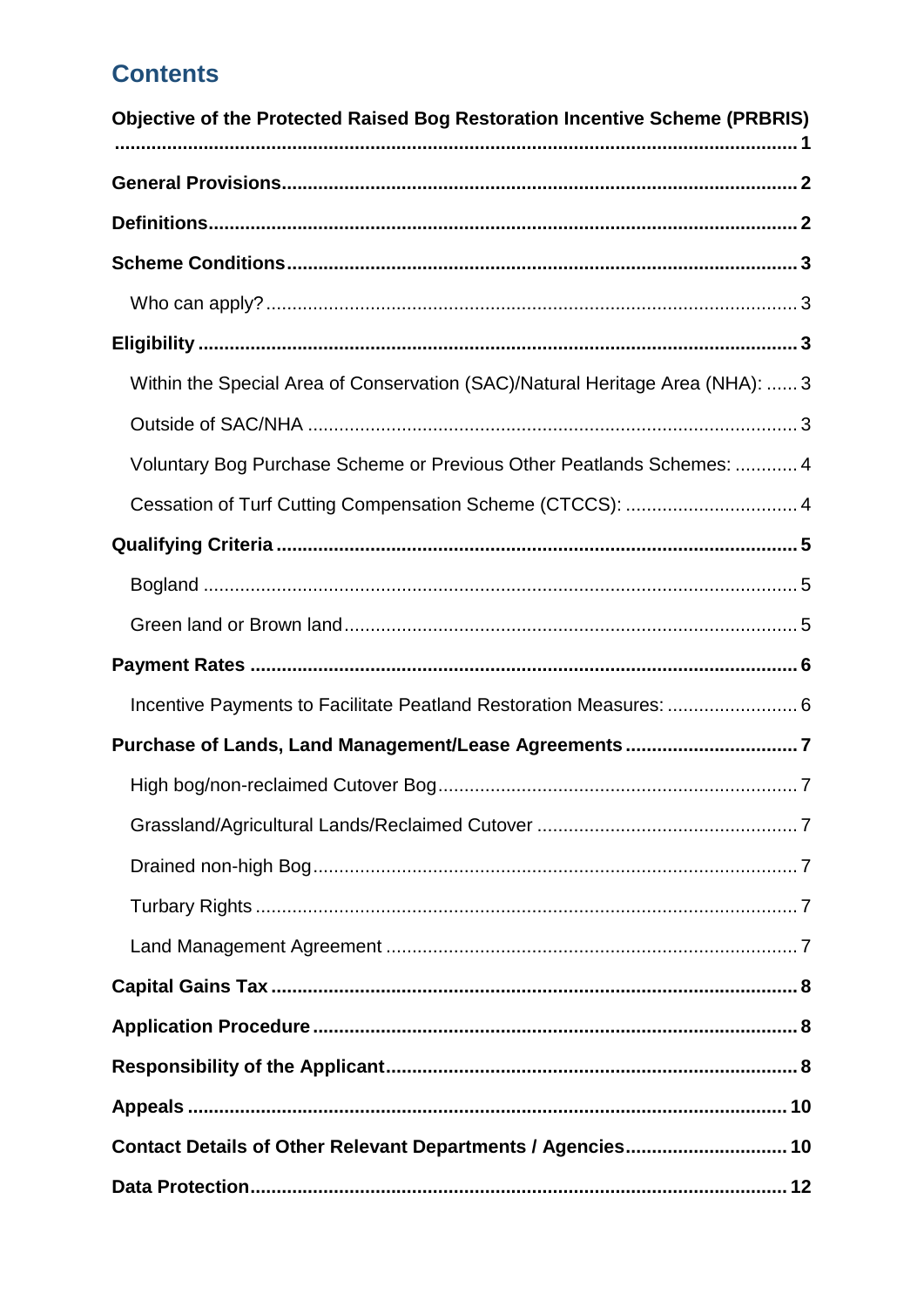## **Introduction**

The Peatland Management Unit, National Parks and Wildlife Services (NPWS) of the Department of Housing, Local Government and Heritage (DHLGH) has prepared this document as an aid to ensure applicants are aware of the requirements and conditions attaching to the payment and to assist in completing the application form for the Protected Raised Bog Restoration Incentive Scheme (PRBRIS). All applications to join the scheme must be submitted to **PRBRIS, Peatlands Management Unit, NPWS, Department of Housing, Local Government and Heritage, Newtown Road, Wexford Y35 AP90** by post or by email to [prbincentivescheme@housing.gov.ie](mailto:prbincentivescheme@housing.gov.ie) with signed hardcopy to be submitted after.

If applicants have any queries in relation to their application please email [prbincentivescheme@housing.gov.ie](mailto:peatlandsmanagement@housing.gov.ie)

In the event that there are any changes to these Terms and Conditions they will be published on the website of the National Parks and Wildlife Service of the Department found at [http:///www.npws.ie](http://www.npws.ie)

# <span id="page-3-0"></span>**Objective of the Protected Raised Bog Restoration Incentive Scheme (PRBRIS)**

The objective of this scheme is to incentivise landowners and turbary right holders through offering compensation to have their plots restored.

Restoration will involve inserting peat and/or plastic dams to block drains (predominately on the high bog) and/or installing trench or cell bunding which will raise the water table within the peat at the location of the drains. When the water table is maintained within 10cm of the surface the conditions are suitable for raised bog habitat to develop within these areas.

Restoration of the SAC/NHA network will assist in Ireland reaching our national conservation target to restore raised bogs within the network to a favourable conservation status and will assist in Ireland's commitment under the Habitats Directive to have a raised bog network that conserves a representative sample of raised bog in Ireland that is sustainable into the future.

Further details on raised bog restoration can be found in the National Raised Bog Special Areas of Conservation Management Plan 2017-2022 and in the Best Practice in Raised Bog Restoration in Ireland publication on the website <https://www.npws.ie/peatlands-and-turf-cutting/management-plans>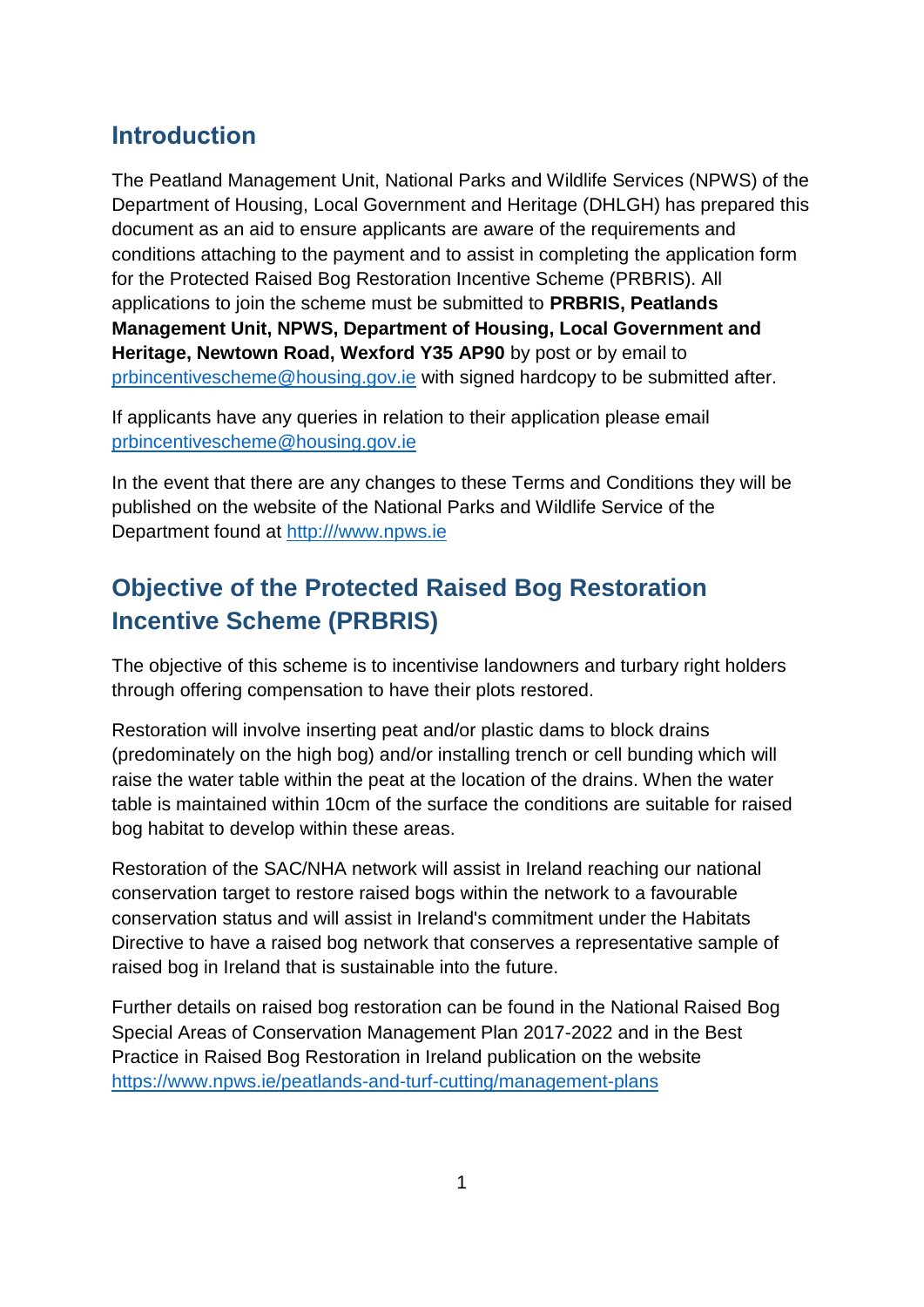# <span id="page-4-0"></span>**General Provisions**

- **a)** The scheme shall be administered by the Peatlands Management Unit, National Parks and Wildlife Services (NPWS) of the Department of Housing, Local Government and Heritage
- **b)** Participation in the Scheme is voluntary
- **c)** All applications will be subject to administrative checks before payments will be made under the scheme

## <span id="page-4-1"></span>**Definitions**

## **For the purposes of this scheme:**

- **"PMU"** shall mean Peatlands Management Unit
- **"NPWS"** shall mean national Parks and Wildlife Services
- **"DHLGH"** shall mean the Department of Housing Local Government and Heritage
- **"Minister"** shall mean the Minister for Housing, Local Government and Heritage
- **"Scheme"** shall mean the Protected Raised Bog Restoration Incentive Scheme
- **"VBPS"** shall mean the Voluntary Bog purchase Scheme
- **"CTCCS"** shall mean the Cessation of Turf Cutting Compensation Scheme
- **"SAC"** shall mean Special Area of Conservation
- **"NHA"** shall mean Natural Heritage Area
- **"PRA"** shall mean Property Registration Authority
- **"DAFM"** shall mean Department of Agriculture Food and the Marine
- **"GDPR"** shall mean the General Data Protection Regulations
- **"BNM"** shall means Bord na Móna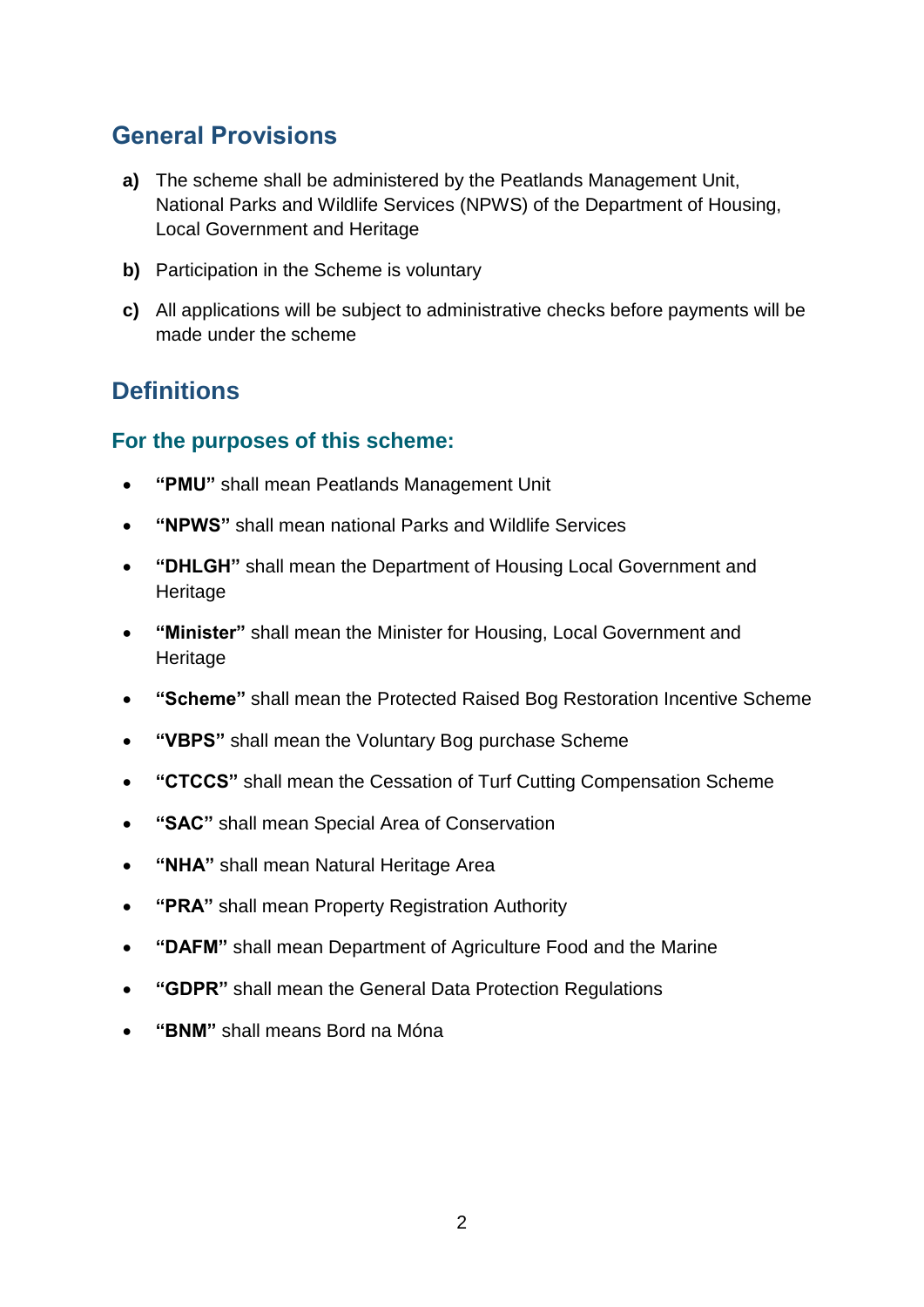# <span id="page-5-0"></span>**Scheme Conditions**

## <span id="page-5-1"></span>**Who can apply?**

The Protected Raised Bog Restoration Incentive Scheme (PRBRIS) is available for applications from freehold, fee simple and turbary right holders whose land or rights may be impacted by restoration works or where access is required to carry out restoration measures on land within these sites as part of the national restoration programme for raised bog Special Areas of Conservation (SACs) and Natural Heritage Areas (NHAs).

# <span id="page-5-2"></span>**Eligibility**

## <span id="page-5-3"></span>**Within the Special Area of Conservation (SAC)/Natural Heritage Area (NHA)**

- **(i)** All freehold title holders, fee simple and turbary right holders within the SAC/NHA will be eligible to apply under the scheme for bog land with the exception of qualifying applicants under the Voluntary Bog Purchase Scheme (VBPS), the Cessation of Turf Cutting Compensation Scheme (CTCCS) or any previous Department peatland compensation schemes where payment has been received for the **same plot of land** within the SAC/NHA.
- **(ii)** In respect of any non-bog land holdings inside the SAC/NHA, in relation to which there is a predicted adverse impact status arising from restoration measures or in limited circumstances are of strategic importance to the overall management and restoration goals for the site, for essential access and to reach national conservation targets for raised bogs such lands may qualify for the scheme e.g. green land or brown land inside the SAC/NHA.

## <span id="page-5-4"></span>**Outside of SAC/NHA**

- **(i)** In respect of any land holdings outside of the SAC/NHA, in relation to which there is a predicted adverse impact status arising from restoration measures, may qualify for the scheme e.g. green land or brown land adjacent to the SAC/NHA.
- **(ii)** If a land holding has no predicted impact status it will not qualify for the scheme except in limited cases. If the lands are of strategic importance to the overall management and restoration goals of the site, for essential access and to reach national conservation targets for raised bogs such lands may be eligible. \***All title must have been held or be in the process of being transferred on or before 1 June 2021.**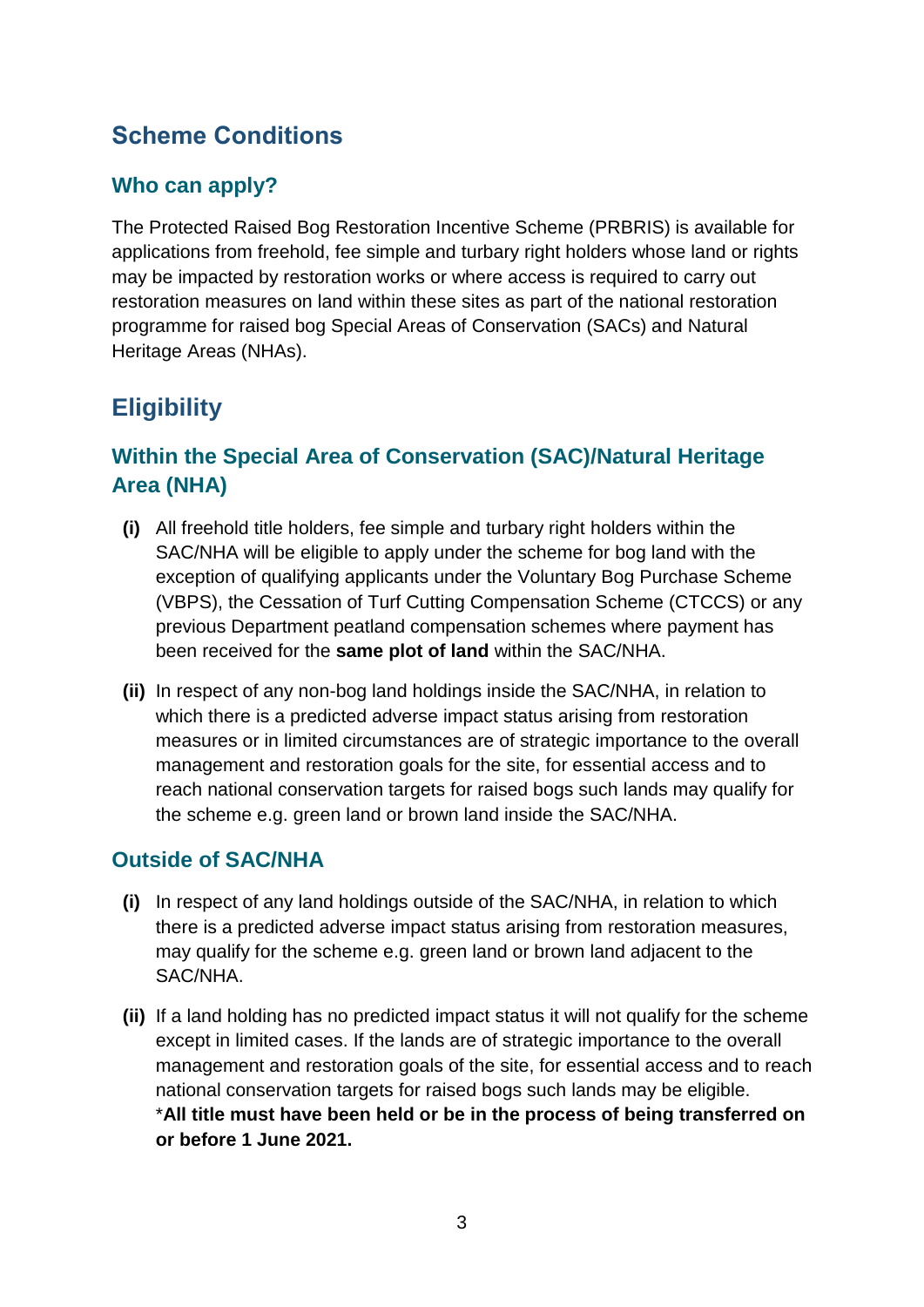## <span id="page-6-0"></span>**Voluntary Bog Purchase Scheme or Previous Other Peatlands Schemes**

**(i)** Successful applicants to the Voluntary Bog Purchase Scheme (VBPS) or previous other peatlands schemes will not qualify if they have received compensation in relation to land which is to be restored (certain exceptions may apply such as if the VBPS applicant still owns the fee simple).

## <span id="page-6-1"></span>**Cessation of Turf Cutting Compensation Scheme (CTCCS)**

- **(i)** Successful applicants to the CTCCS who hold additional lands, i.e. green or brown land, not related to their CTTCS application will be eligible to apply under this Scheme on these additional lands.
- **(ii)** Unsuccessful applicants to the CTCCS, on the basis of the turf cutting during the 5 year period prior to the cessation qualifying criterion (non-active turf cutters), will be eligible to apply under this scheme.
- **(iii)** Successful applicants to the CTCCS for bog land within the SAC/NHA will not qualify for this scheme for the same bog plot/s/ lands.

## **Other Schemes**

**(i)** To be eligible for payment the lands being claimed on must not form part of a payment scheme or compensation scheme from any other Government Department or agency.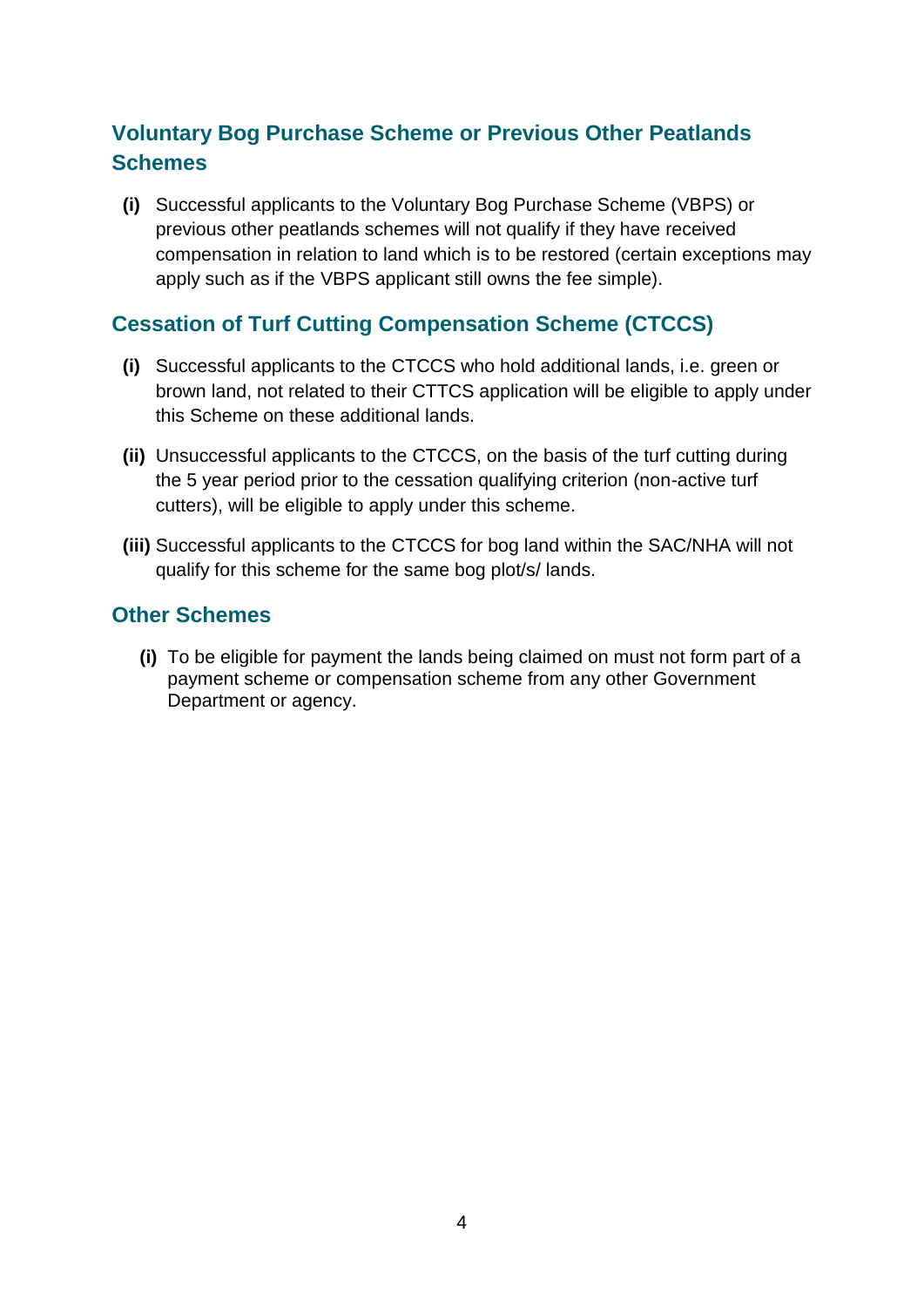# <span id="page-7-0"></span>**Qualifying Criteria**

## <span id="page-7-1"></span>**Bogland**

Each applicant must have a legal interest in the bog plot through freehold title, a turbary right or fee simple title. (Payment will only be made to the freehold title holder, the fee simple and the turbary right holder and will not be made to additional family members).

- **(i)** The turbary on the site must not be exhausted in the case of turbary right holders.
- **(ii)** Documentary evidence will be required to demonstrate the legal interest in the bog plot.
- **(iii)** There must be no ongoing turf cutting on the bog plot.

## <span id="page-7-2"></span>**Green land or Brown land**

Each applicant must have a legal interest in the land through freehold title and documentary evidence will be required to demonstrate the legal interest. A contract for sale or similar legal arrangement, land management or lease agreement will be entered into between the Minister and the landowner.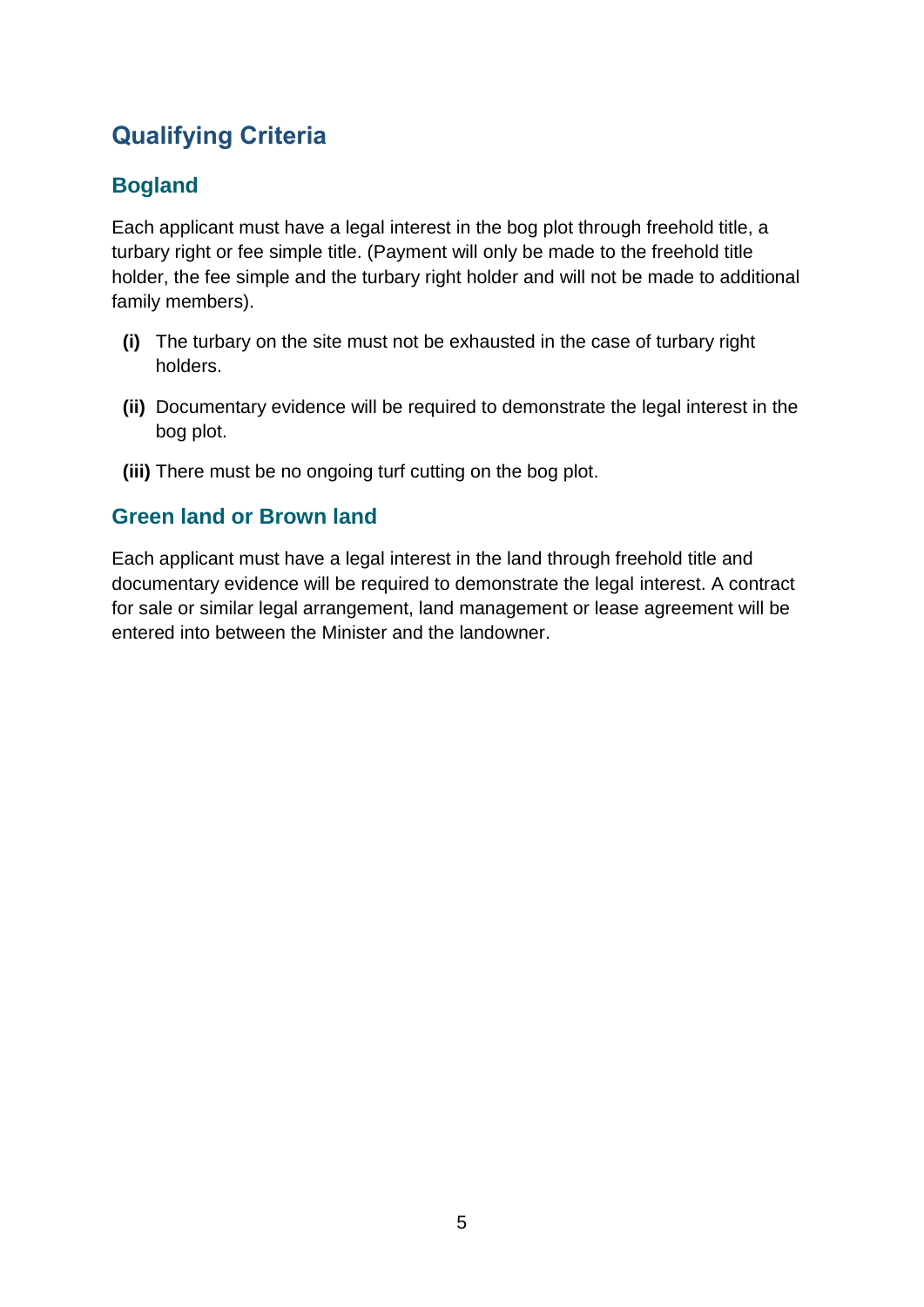# <span id="page-8-0"></span>**Payment Rates**

## <span id="page-8-1"></span>**Incentive Payments to Facilitate Peatland Restoration Measures:**

- **a)** A land area based once-off compensation rate of **€1,450 per hectare**  (€587 per acre) to freehold title holders within an SAC or NHA to facilitate restoration measures (mainly drain-blocking) to be undertaken on their lands and who are not in receipt of a payment under the CTCCS for the land being restored and where the lands may be impacted by the measures. Where both fee simple and turbary right holders exist, the €1,450 per hectare would be split 85% / 15% in favour of the turbary right holder; (the turbary must not be exhausted on the plot).
- **b)** For those persons with commonage shares on bogland a new once off payment of **€1,450 per hectare** (being freehold land) with each shareholder within the commonage within the restoration area entitled to the pro-rata rate of that which his/her share represents. This would apply only to those commonage shareholders who are not already in receipt of payments under the CTCCS.
- **c)** With respect to these compensation rates, a **minimum of €1,000** and up to a **maximum of €15,000** per individual per SAC/NHA site be applied**.**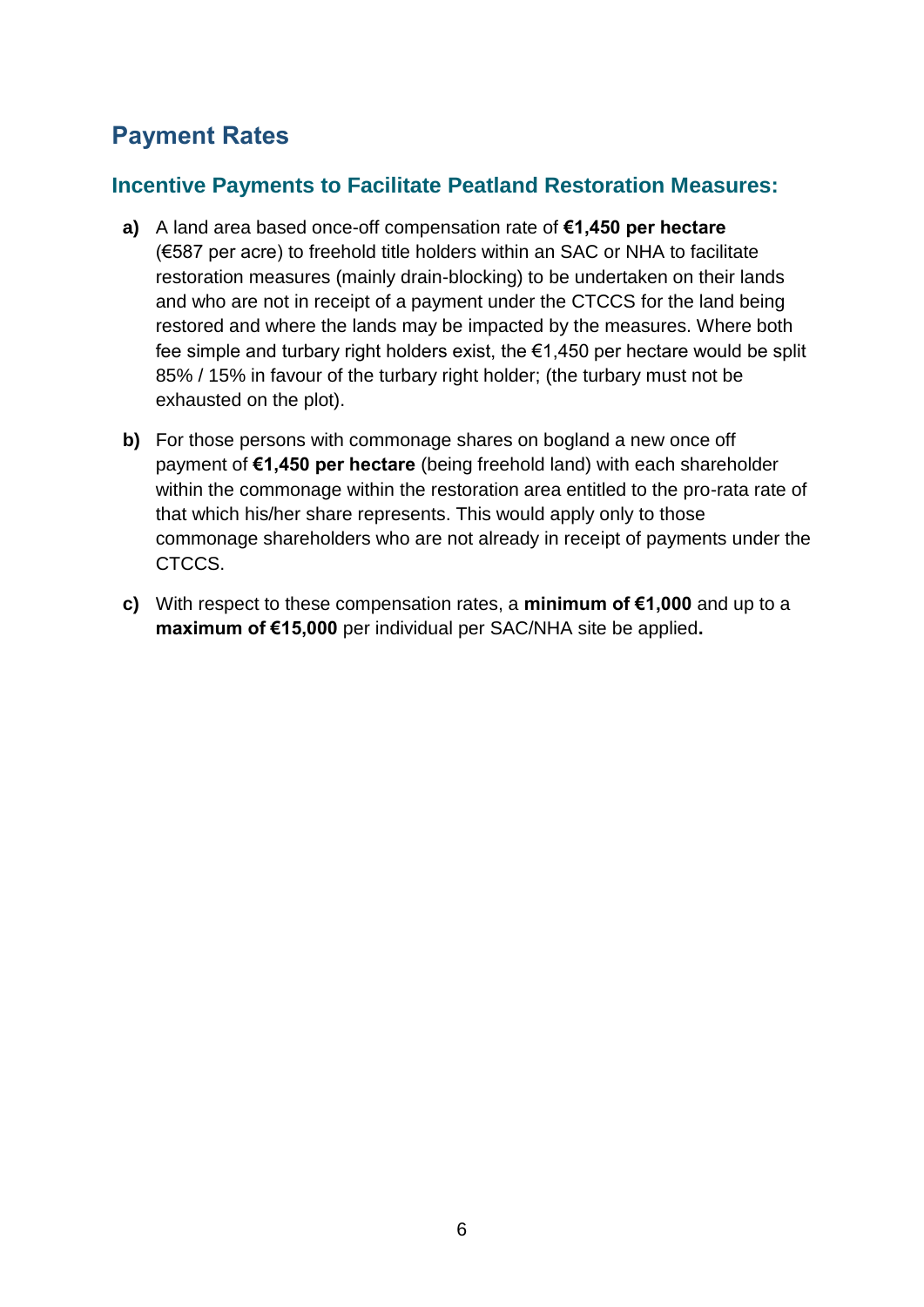# <span id="page-9-0"></span>**Purchase of Lands, Land Management/Lease Agreements**

## <span id="page-9-1"></span>**High bog/non-reclaimed Cutover Bog**

**€7,913 per first hectare** (€3,500 for the first acre and €3,000 for subsequent acres) and **€7,413 per subsequent hectare** for the purchase of the high bog/non reclaimed cutover bog not associated with agricultural/forestry landholdings, where the purchase is strategic and will further the restoration programme. These rates are in the line with the Departments Voluntary Bog Purchase Scheme rates.

## <span id="page-9-2"></span>**Grassland/Agricultural Lands/Reclaimed Cutover**

**€18,970 per hectare** (€7,677 per acre) for the purchase of grassland/agricultural lands/reclaimed cutover which are likely to be impacted by the restoration measures, which lands could be inside or outside an SAC or NHA.

## <span id="page-9-3"></span>**Drained non-high Bog**

**€9,884 per hectare** (€4,000 per acre) for the purchase of drained non high bog lands inside or on the fringes of an SAC or NHA which are likely to be impacted by the restoration measures and which are associated with a larger nearby agricultural/forestry landholding and would be capable of supporting seasonal grazing.

## <span id="page-9-4"></span>**Turbary Rights**

It is not envisaged that Turbary Rights only, will be purchased as part of this scheme.

## <span id="page-9-5"></span>**Land Management Agreement**

It is proposed to run a land management agreement as a pilot scheme under the PRBRIS. This is for lands which would be managed in the context of the restoration works (this would apply for both grassland/agricultural lands/reclaimed cutover and drained non high bog lands), which lands could be inside or on the fringes of an SAC or NHA.

Any lease/land management agreement entered into, which would facilitate the management of the land in conjunction with the implementation of the restoration measures, would be entered into for a period of no more than **15 years with a maximum rate of €300 per acre per year** (amounting to €4,500 per acre in total).

In order to protect the lands which have been restored, the landowner will need to enter into a written agreement with the Minister not to interfere in perpetuity with the hydrological or ecological integrity of the lands.

The agreement would terminate if the lands are included in another agri-scheme, to avoid double compensation payments or if the restored lands are interfered with contrary to the terms of the lease/land management agreement.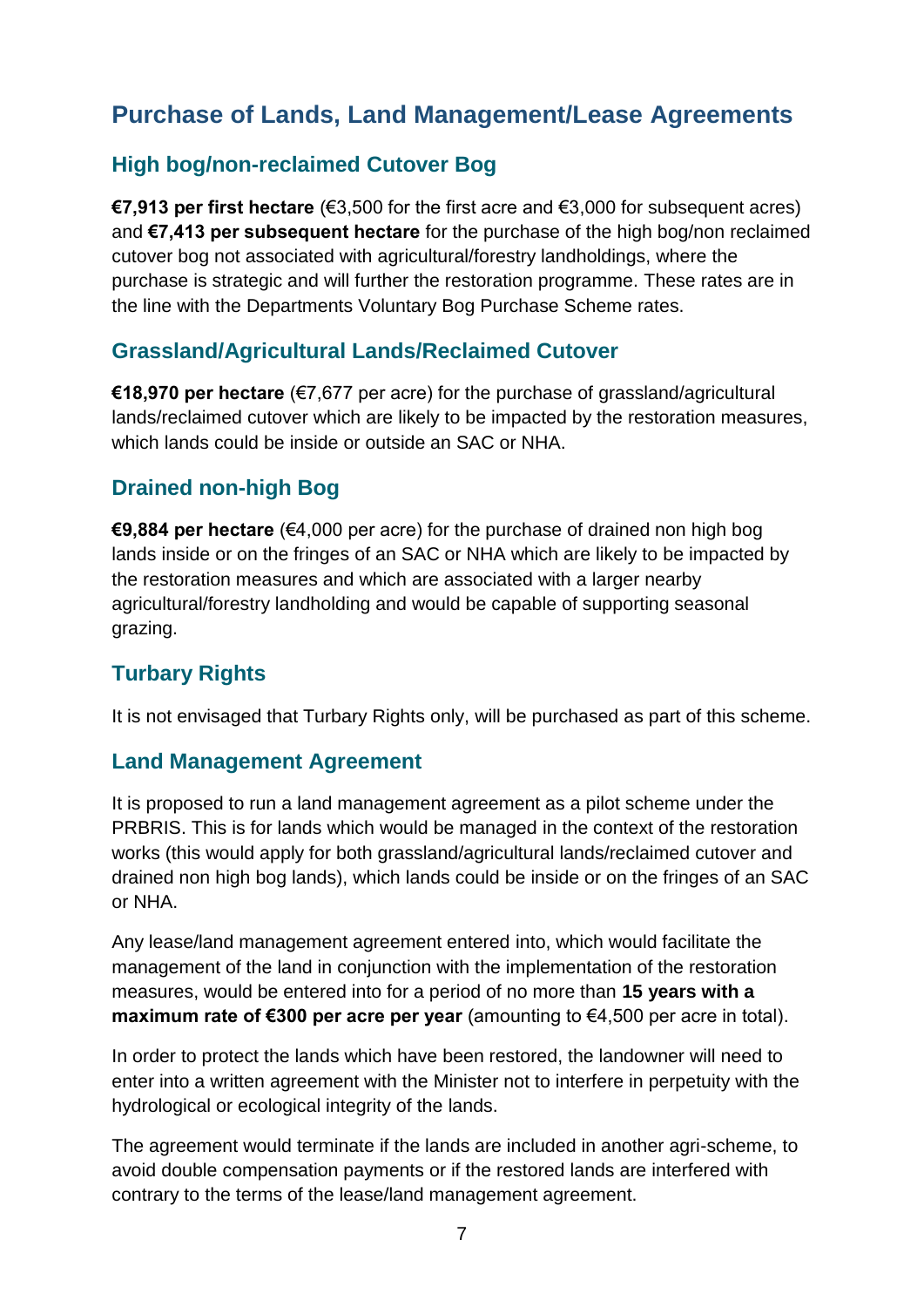# <span id="page-10-0"></span>**Capital Gains Tax**

Incentive payments and amounts received for land and turbary right purchases under the Protected Raised Bog Restoration Incentive Scheme are exempt from Capital Gains Tax as per the Finance Act 2016

# <span id="page-10-1"></span>**Application Procedure**

Completed applications must be submitted by post to:

Protected Raised Bog Restoration Incentive Scheme,

Peatlands Management Unit,

NPWS,

Department of Housing, Local Government and Heritage,

Newtown Road,

Wexford Y35 AP90.

# <span id="page-10-2"></span>**Responsibility of the Applicant**

It shall be the responsibility of the applicant to familiarise him/herself with the Scheme Terms and Conditions.

Where, for the purposes of obtaining payment under this Scheme to which these terms and conditions relate, the participant knowingly makes a false or misleading statement or withholds essential information, their participation in the Scheme may be terminated and any monies paid shall be reimbursed.

The obtaining of incentive payments under this Scheme by fraudulent means by the participant or others acting alone or together may render such persons liable to prosecution.

No payment shall be made in favour of beneficiaries where the Department establishes that they have artificially created the conditions required for obtaining such payments with a view to obtaining an advantage contrary to the objectives of the Scheme.

Participation in this scheme will not alter your property right.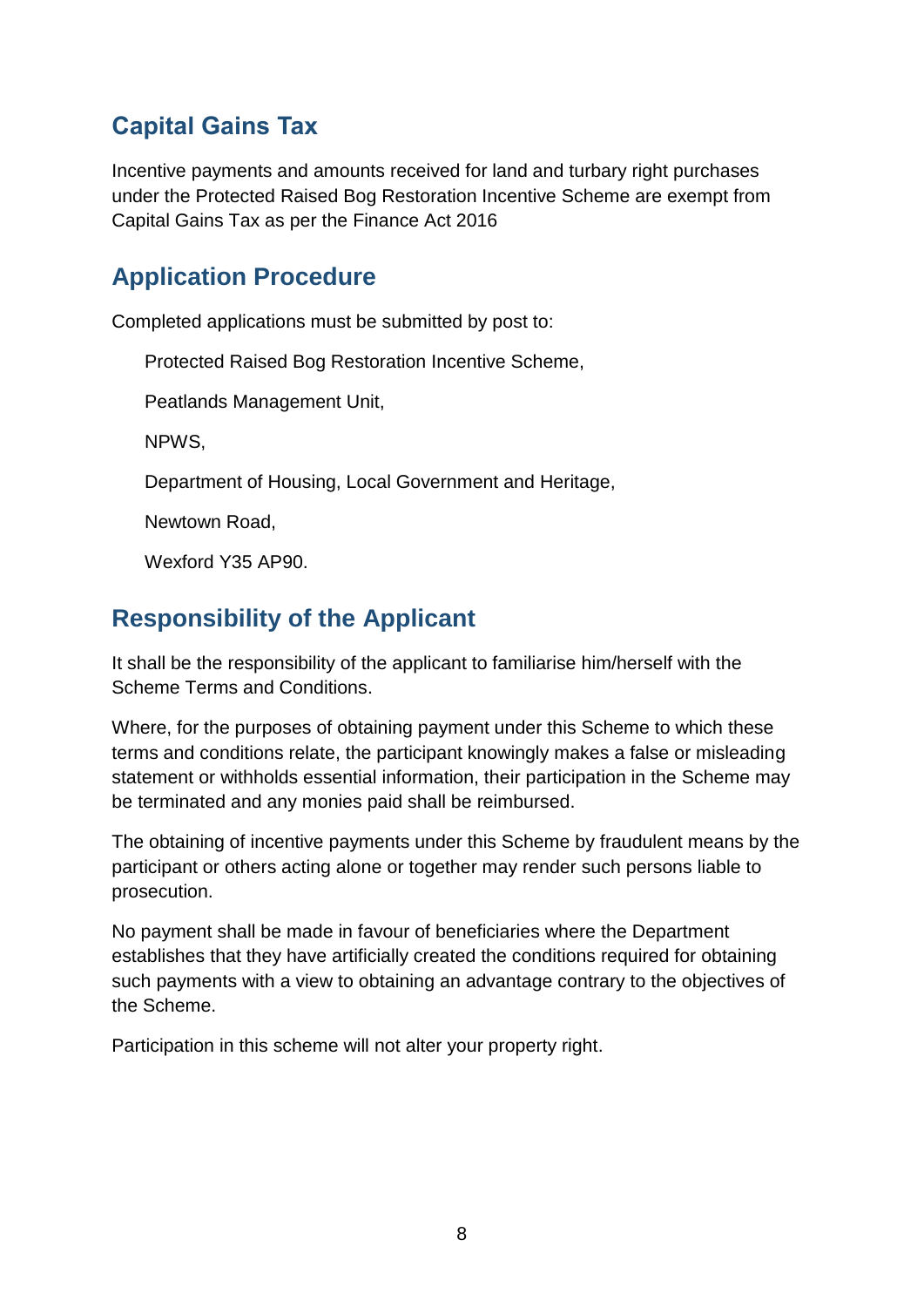# **Access Agreement**

Each successful applicant must sign an access agreement which grants access to the Minister, employees, contractors, subcontractors or agents of the Minister to the lands where restoration works will be undertaken. This will be forwarded for completion following your approval into the scheme.

Payments to successful applicants will be made by way of Electronic Fund Transfer (EFT) to a nominated bank account.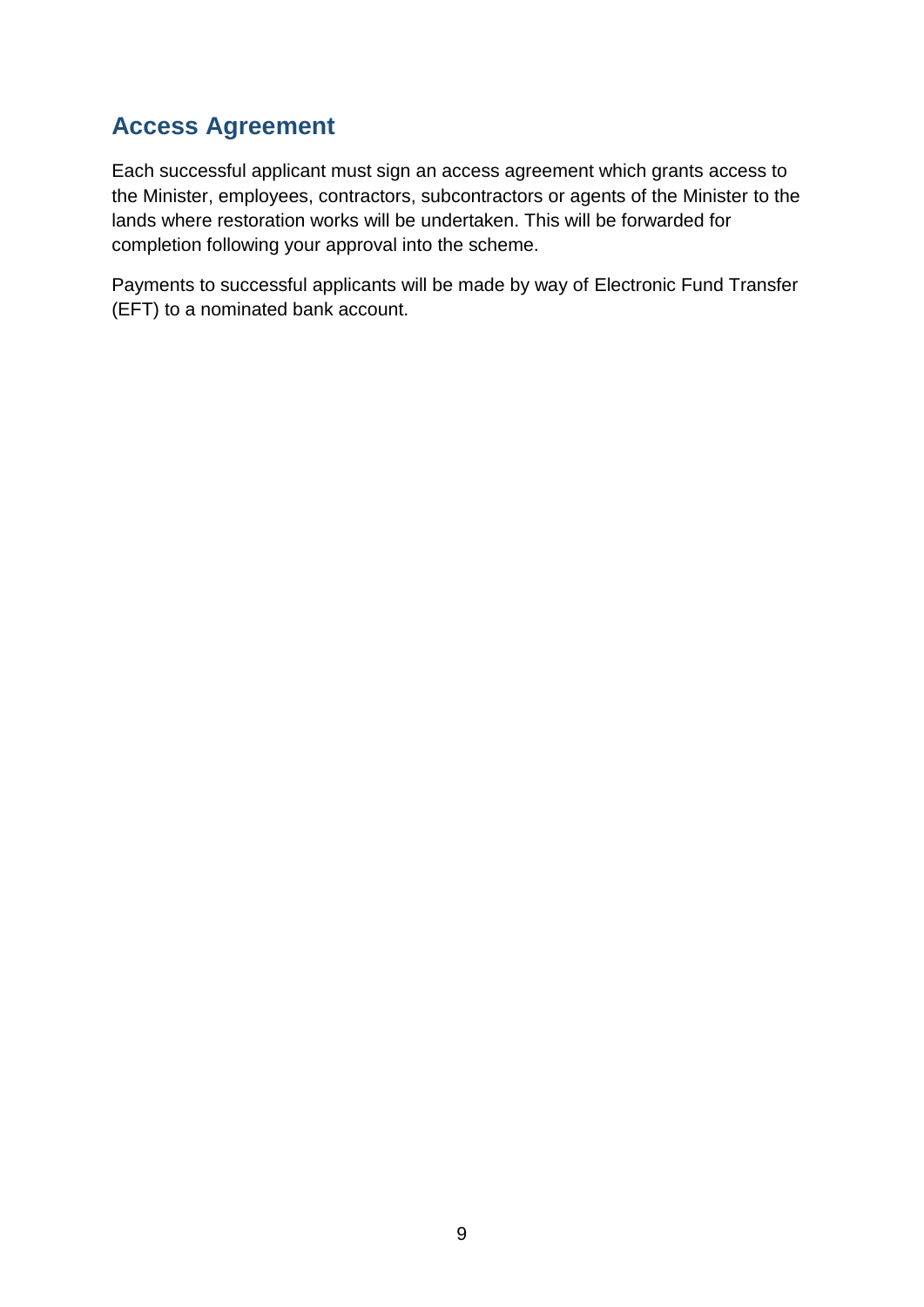# **Further Conditions**

The Minister may at any time lay down further conditions under this Scheme. The Minister reserves the right to alter from time to time the procedures to be followed in the operation of the Scheme.

# <span id="page-12-0"></span>**Appeals**

Should an applicant wish to appeal a decision of the Department under the PRBRIS.

The appeal should be sent in writing **within 15 working days of the original decision** to:

PRBRIS Appeals,

Peatlands Management Unit,

NPWS,

Department of Housing, Local Government and Heritage,

Newtown Road,

Wexford Y35 AP90.

The applicant will be informed in writing of the outcome of the appeal.

# <span id="page-12-1"></span>**Contact Details of Other Relevant Departments / Agencies**

To obtain a certified copy of the folio with maps (title plan); contact the **Property Registration Authority (PRA)**:

PRA, Cork Road, Waterford

Tel: (051) 303 000 or LoCall 1890 333 001

PRA, Golf Links Road, Roscommon

or

PRA, Chancery Street, Dublin 7

Tel: (01) 670 7500 or LoCall 1890 333 001

If the turbary right is an **appurtenant turbary right** then the applicant **must** supply a Special Features map (also available from the Property Registration Authority) clearly showing the property outlined in red.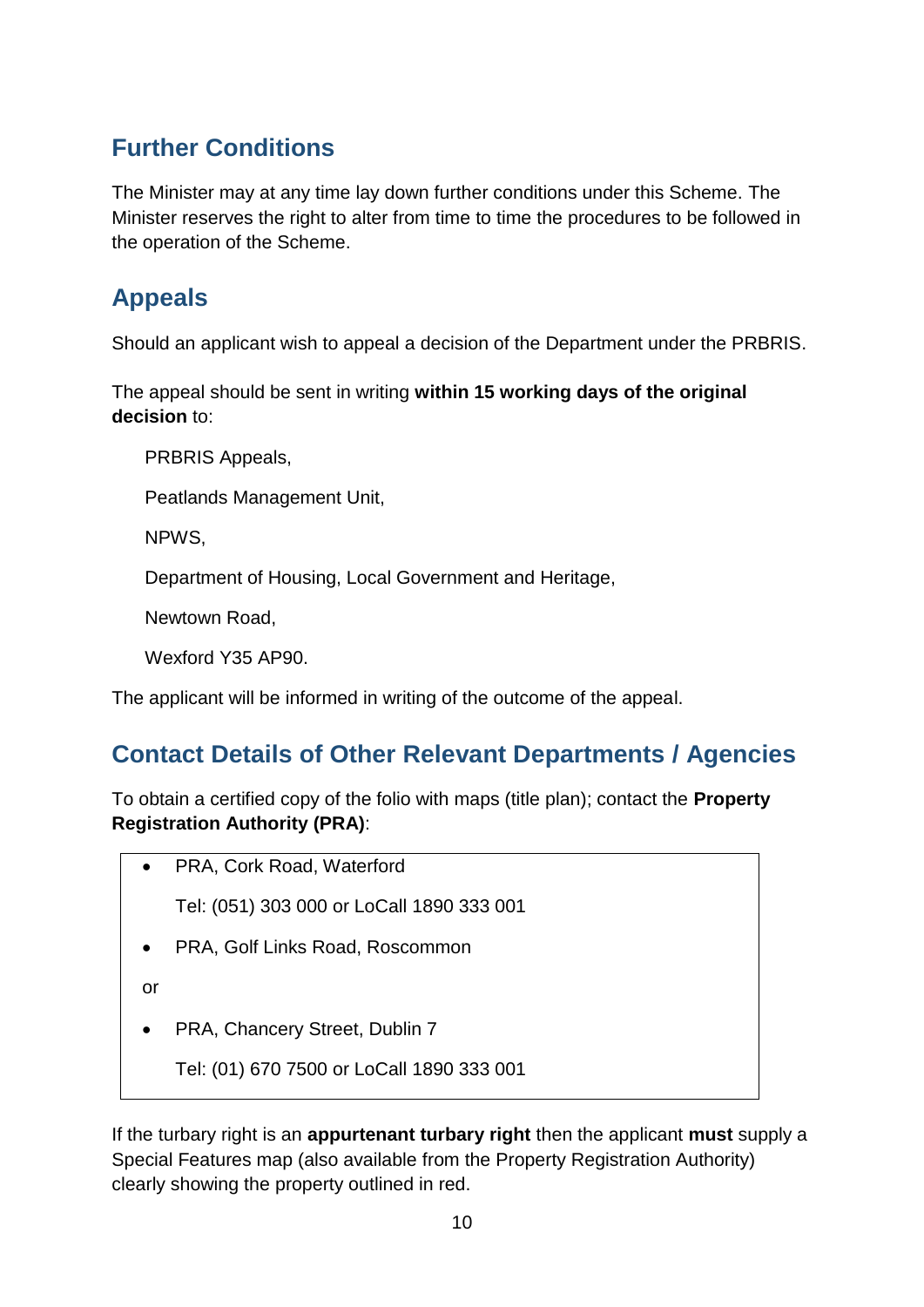# **For Those Who Own Turbary Rights Only**

If the turbary right could be from the **Irish Land Commission** or the **Congested Districts Board**, a search can be carried out to see if a **Q3 Agreement** exists in your name or your family's name. This search can be requested from **Lands Branch**  at the **Department of Agriculture, Food and the Marine (DAFM):**

| Lands Branch,                                          |
|--------------------------------------------------------|
| Department of Agriculture, Food and the Marine (DAFM), |
| Farnham Street,                                        |
| Cavan                                                  |
| (Tel) (049) 436 8200 or LoCall 1890 200 508            |

Following this search or if the Applicant already knows that the turbary right is tied to Irish Land Commission lands by **Q3 Agreement**, order the following in writing from the **Records Branch** at the **Department of Agriculture, Food and the Marine (DAFM)**, upon payment of the appropriate fee:

- **1.** a certified copy of the **Q3 Agreement** and
- **2.** a map of the turbary plot.

Records Branch,

Department of Agriculture, Food and the Marine (DAFM),

Unit 11, Clonminam Industrial Estate,

Portlaoise,

Co. Laois.

Tel: (057) 863 4988

or email at recordsbranch@agriculture.gov.ie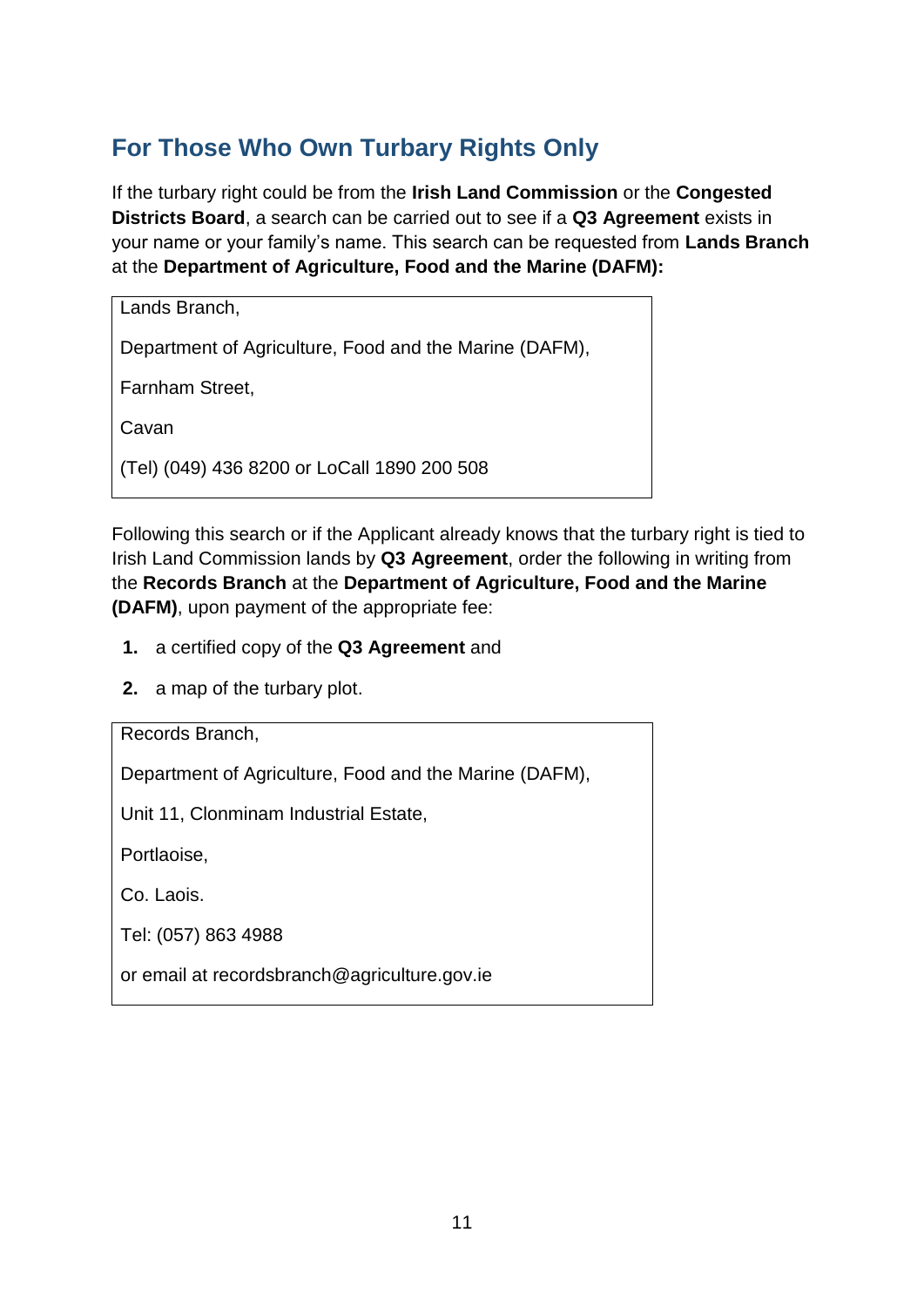# <span id="page-14-0"></span>**Data Protection**

## **Privacy Statement**

The Department of Housing, Local Government and Heritage is the Government Department responsible for housing and water, for physical and spatial planning, for local government, for weather forecasting and for built and natural heritage.

The Department is committed to protecting and respecting your privacy. This privacy statement explains how the Department, as the Data Controller, will process the personal data provided to it in respect of the Protected Raised Bog Restoration Incentive Scheme (PRBRIS), how that information will be used, and what rights you may exercise in relation to your personal data.

## **Purposes of the Processing**

The Department will use the information provided in order to process your Protected Raised Bog Restoration Incentive Scheme (PRBRIS), application. The Department will not process your personal data for any purpose other than that for which it was collected.

## **Profiling**

The Department will not use any personal data collected from you in respect of the Protected Raised Bog Restoration Incentive Scheme (PRBRIS), for automated decision-making, or for profiling purposes.

## **Lawfulness of Processing**

This processing of your personal data is lawful under Article 6 (1) ((e), of the General data Protection regulations (GDPR). Member States are required on Special Areas of Conservation (SACs) for habitats and species under the Habitats Directive **(92/43/EEC) and Natural Heritage Areas (NHAs) under the Wildlife Act, to maintain these sites and where appropriate restore to favourable conservation status.**

## **Security of Your Personal Data**

The Department implements appropriate technical and organisational measures to protect your information from unauthorised access. However, despite these efforts, no security measures are perfect or impenetrable, and no method of data transmission can be guaranteed against any interception or other type of misuse. In the event that your personal data is compromised as a result of a breach of security, the Department's Breach Management policy and procedures will be implemented.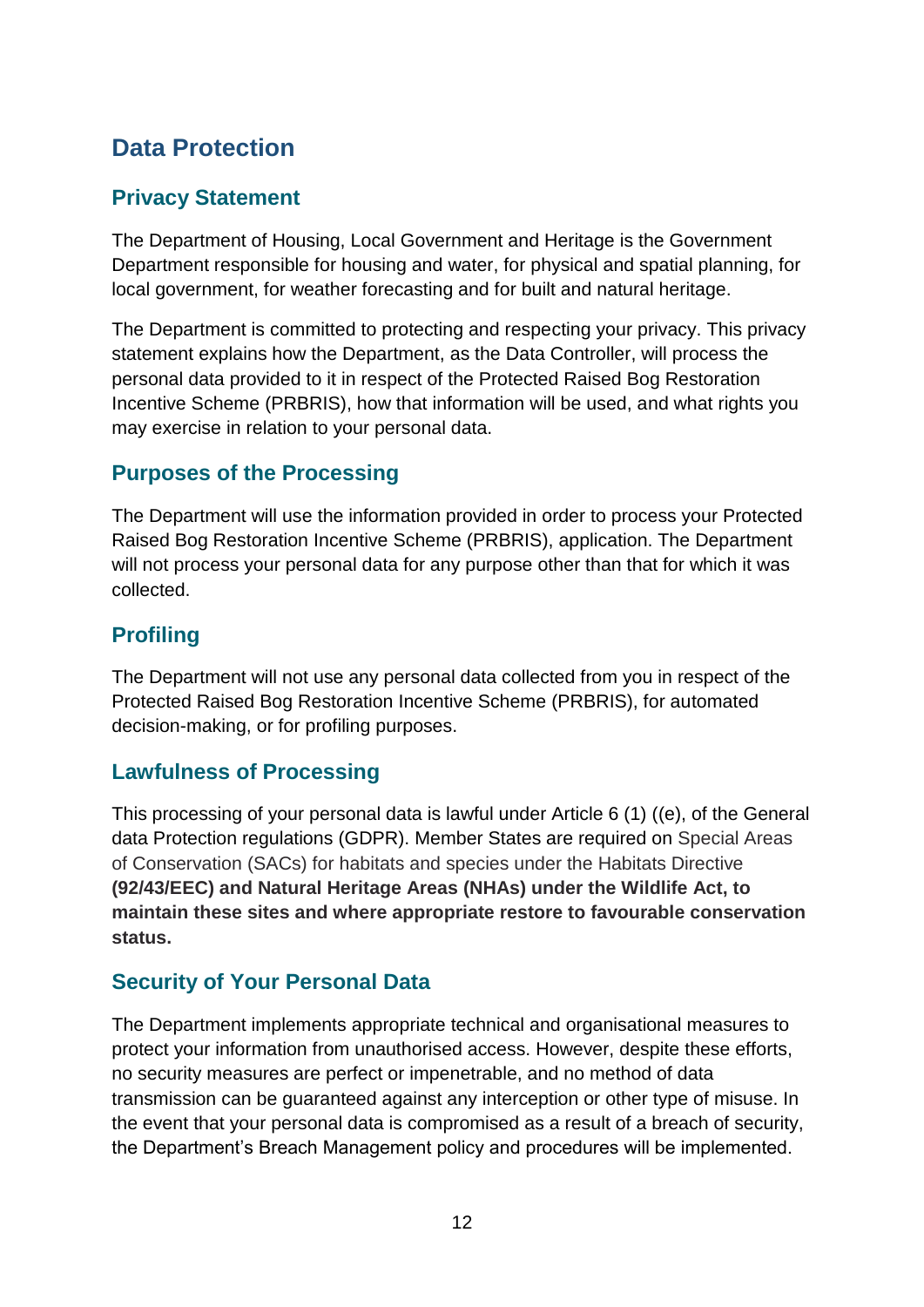## **Recipients of the Data**

Personal data may be exchanged with other Government Departments, local authorities, agencies under the aegis of the Department, or other public bodies, in certain circumstances where this is provided for by law. Bord na Móna (BNM) have been contracted by the Department for the Provision of External Services including project management and other professional services including Community Engagement for the Implementation of the Protected Raised Bog Restoration Programme on raised bog Special Areas of Conservation (SAC's) and Natural Heritage Ares (NHAs). The Protected Raised Bog Restoration Incentive Scheme (PRBRIS) also forms part of this Programme.

## **Cross-border Data Transfers**

The Department will not transfer personal data collected in respect of Protected Raised Bog Restoration Incentive Scheme (PRBRIS), to any country or international organisation outside the EU/EEA.

#### **How long will your data be kept?**

The Department will only retain your personal data for as long as it is necessary for the purposes for which it was collected and processed and as per the requirements of data protection legislation.

## **Your Rights**

The Department's **Data Protection Policy**, which sets out how we will use your personal data, as well as providing information regarding your rights as a data subject (including details regarding right of access, right to rectification, right to erasure, right to restriction of processing, right to object), is available on our website. The policy is also available in hard copy upon request. If you consider that your rights have been infringed, you have the right to complain to the Irish Data Protection Commission (www.dataprotection.ie), and you have the right to seek a judicial remedy.

## **Contacting Us**

If you require further information, or wish to access your personal data, please contact the Department's Data Protection Officer, details below:

Data Protection Officer Department of Housing, Local Government and Heritage Newtown Road Wexford Email: [data.protection@housing.gov.ie](mailto:data.protection@housing.gov.ie)